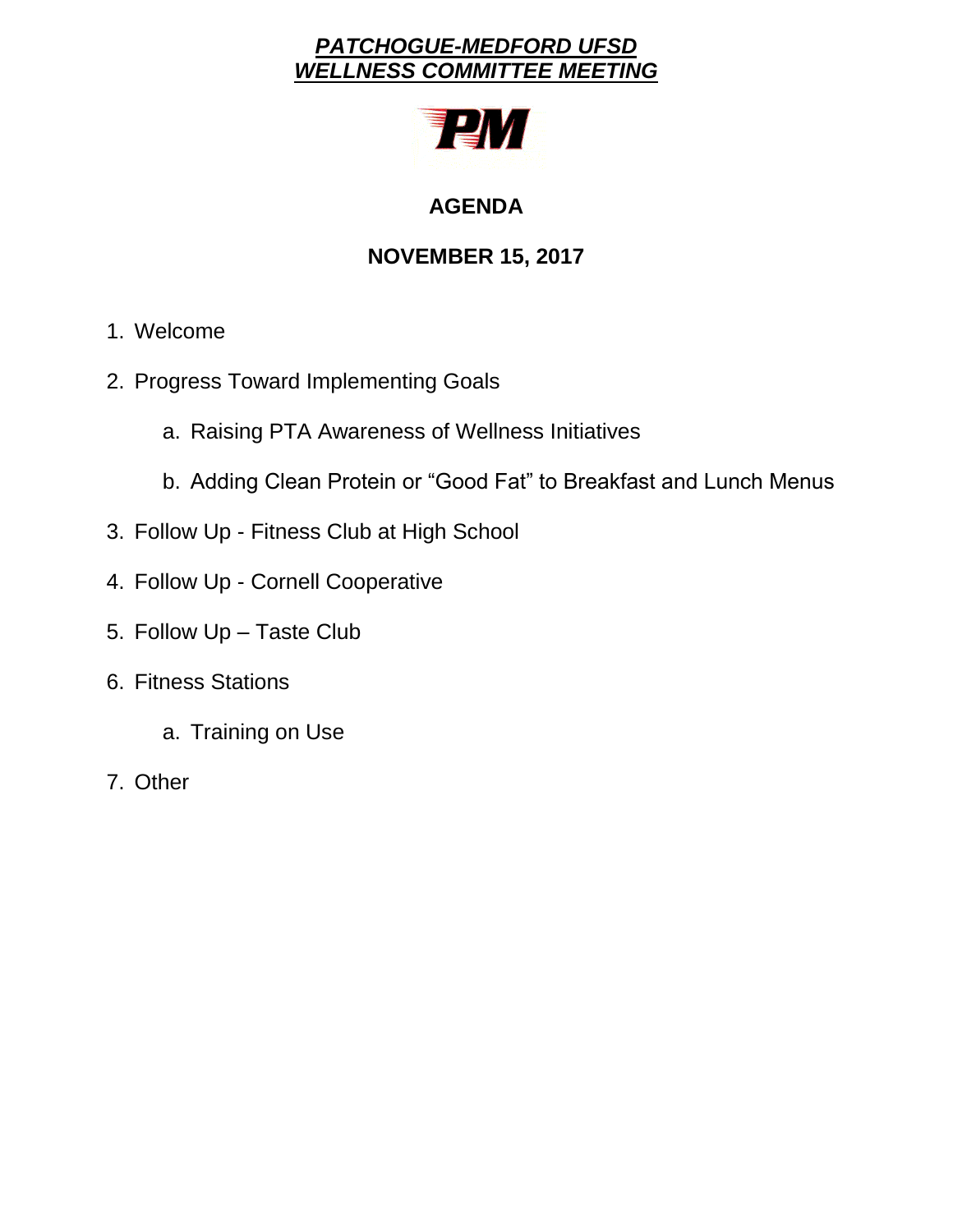# **PATCHOGUE-MEDFORD UNION FREE SCHOOL DISTRICT Wellness Committee 241 South Ocean Avenue Patchogue, New York 11772**

### **November 15, 2017**

**MEMBERS OF THE COMMITTEE PRESENT:** Dr. Donna Jones, Sara Turnasella, Nicole Ciminiello, Daniel Erwin, Gerry Lake, Ryan Cox, Bernadette Smith, Michelle Guardino

**MEMBERS OF THE COMMITTEE ABSENT:** Karen Ball, Diane O'Connell, Nancy Poulis, Julianna Ricca

#### **MEMBERS OF THE PUBLIC ABSENT:** Doreen Lamm

#### **1. CALL TO ORDER**

Dr. Jones called the meeting to order at 3:05 p.m. in the conference room at South Ocean Middle School.

#### **2. Welcome/Introductions:**

Dr. Jones welcomed everyone and reviewed the agenda.

#### **3**. **Progress Toward Implementing Goals**

- a) Raising PTA Awareness of Wellness Initiatives Dr. Jones explained that she met with the president of the PTA Council, Lori Musumeci. Dr. Jones informed Ms. Musumeci of all the wellness initiatives that the District has been implementing. Dr. Jones stated that she would be willing to attend a meeting to further discuss District Wellness initiatives with the PTA Council.
	- Dr. Jones also stated that she will add the PTA presidents to the monthly nutrition nuggets email thread in order to keep the Council informed.
- b) Adding Clean Protein or "Good Fat" to Breakfast and Lunch Menus Beginning in December, Mr. Erwin will incorporate hardboiled eggs and yogurt into the breakfast menu.
	- Mr. Erwin also indicated that he will add cereal, egg & cheese on a pita as well as chicken sandwich on a biscuit to prospective menus.

# **4**. **Follow Up - Fitness Club at High School**

a) Dr. Jones asked Mr. Cox if there had been any progress with starting the club for the new school year. Mr. Cox indicated that Carrie Gangl was interested in chairing the club. Mr. Cox hopes to get the club started in December 2017 or January 2018. He will follow up with Dr. Jones regarding the club stipend.